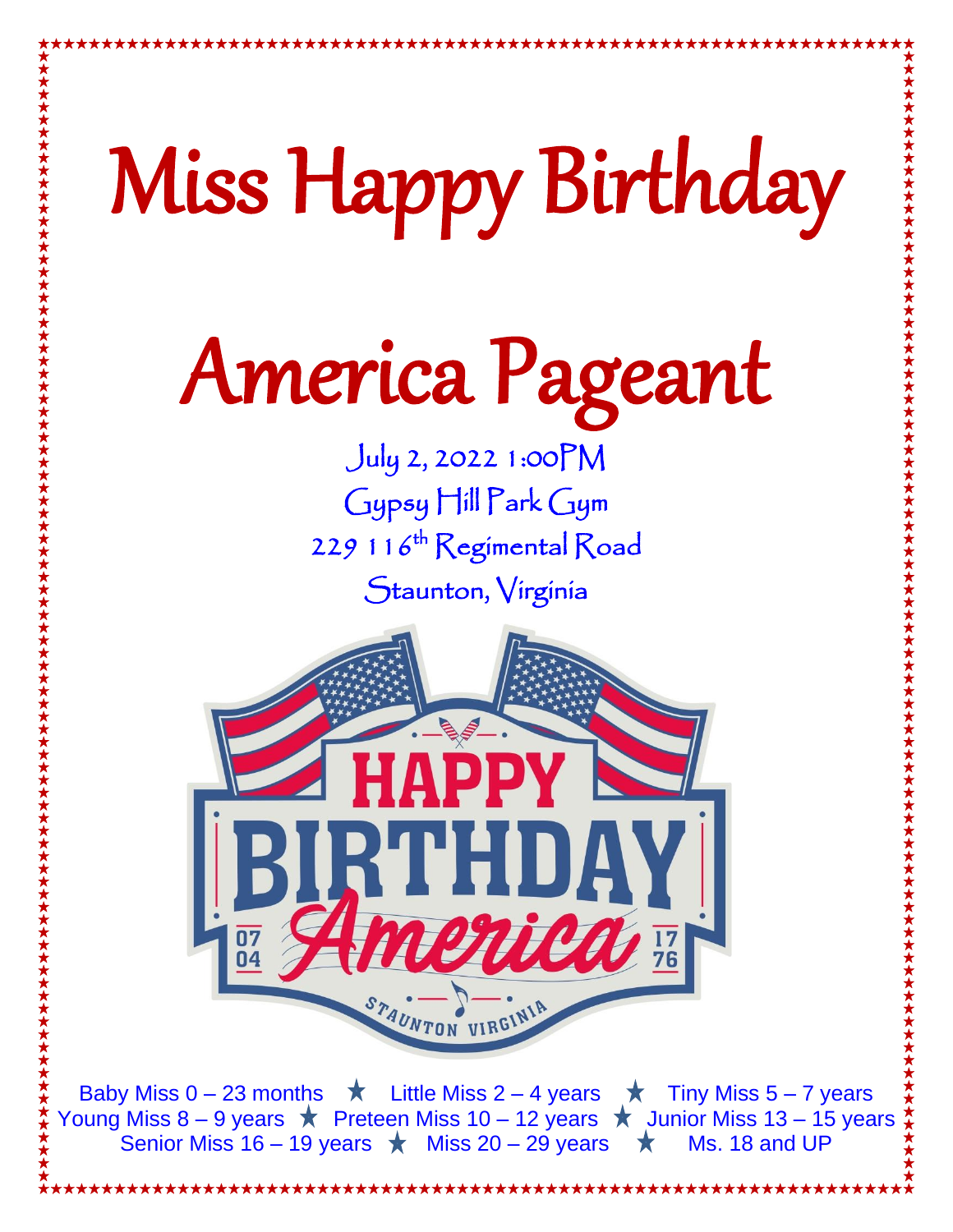Win a crown, lead a parade! You are invited to join us for a first-class pageant production. Everyone receives an award and our new Queens will receive round crowns, custom embroidered sashes and beautiful Queen gifts. Our new Queens will lead the annual July 4<sup>th</sup> parade through Gypsy Hill Park on the morning of the 4<sup>th</sup> and serve as our royalty for our annual Happy Birthday America Celebration in Staunton! Please come join us as we celebrate America!

### Required areas of competition…

GOWN: All age groups will model a gown. Contestants in Baby – Young may wear a long or short gown, all other age groups must wear a long gown. Gown should be age appropriate, showing your personality and flattering to you. COVER MISS: This is an award judged on facial beauty only during gown competition. Show us that beautiful face, maybe it will be on a magazine cover one day! Awards will be given in each age division, but scores do not count toward age division titles!

## Optional areas of competition…

PHOTOGENIC – Photos should be age appropriate and may be natural or slightly retouched. Pictures may be black & white or color and should be no larger than 8x10 in size. Headshots are recommended, without distractions. Photos should reflect contestant's photogenic potential. Submit photos at registration and enter as many as you like. If multiple photos are entered, photo with the highest score will be used for the age division award.

PATRIOTIC WEAR – Show off your July 4<sup>th</sup> spirit in your best RED, WHITE and BLUE! Let your personality shine! Clothes can be fun but should be tasteful and age appropriate! Outfits may be formal or casual. Show us your originality!

### **RULES and REGULATIONS (please read completely)**

- 1. Pageant is open to anyone, regardless of residency.
- 2. No title restrictions.
- 3. Valid certification of age may be required.
- 4. The decision of the judges is final.
- 5. This pageant does not issue individual score sheets.
- 6. Unsportsmanlike conduct will not be tolerated by contestants, parents or others in attendance. Please be aware that any rude or unsportsmanlike conduct will result in immediate disqualification and dismissal from the pageant.
- 7. Contestants except Ms. must have never been married or had children.
- 8. Parents have the right to move their daughter up one age division if she is within six months of her birthday making her eligible for that group.
- **9. Queens are required to be available during the Happy Birthday America Celebration on July 4th for various functions and responsibilities. They are also required to ride in the HBA parade on the morning of July 4th .**
- 10. Dressing rooms open by 11:00AM on the day of the pageant. Please bring extension cords if needed!
- 11. **No checks accepted after June 15, 2022.**
- 12. Optionals and additional photos may be added at registration the day of the pageant, CASH ONLY!
- 13. I hereby release Ultimate Miss Pageants, Kirk Propst, emcees, staff, judges, HBA committee and board members and the City of Staunton from any responsibility or liability due to the loss of personal property, illness, stolen/lost items or accident that may occur before, during or after this pageant.
- 14. Pageant Director is Kirk Propst and he can be contacted at [MrKirk@live.com](mailto:MrKirk@live.com) with any questions. We will do our best to make this a fun event for everyone!
- 15. Entry forms and rules and regulations are also available on line at [www.HappyBirthdayAmerica.org](http://www.stauntonjulyfourth.com/)